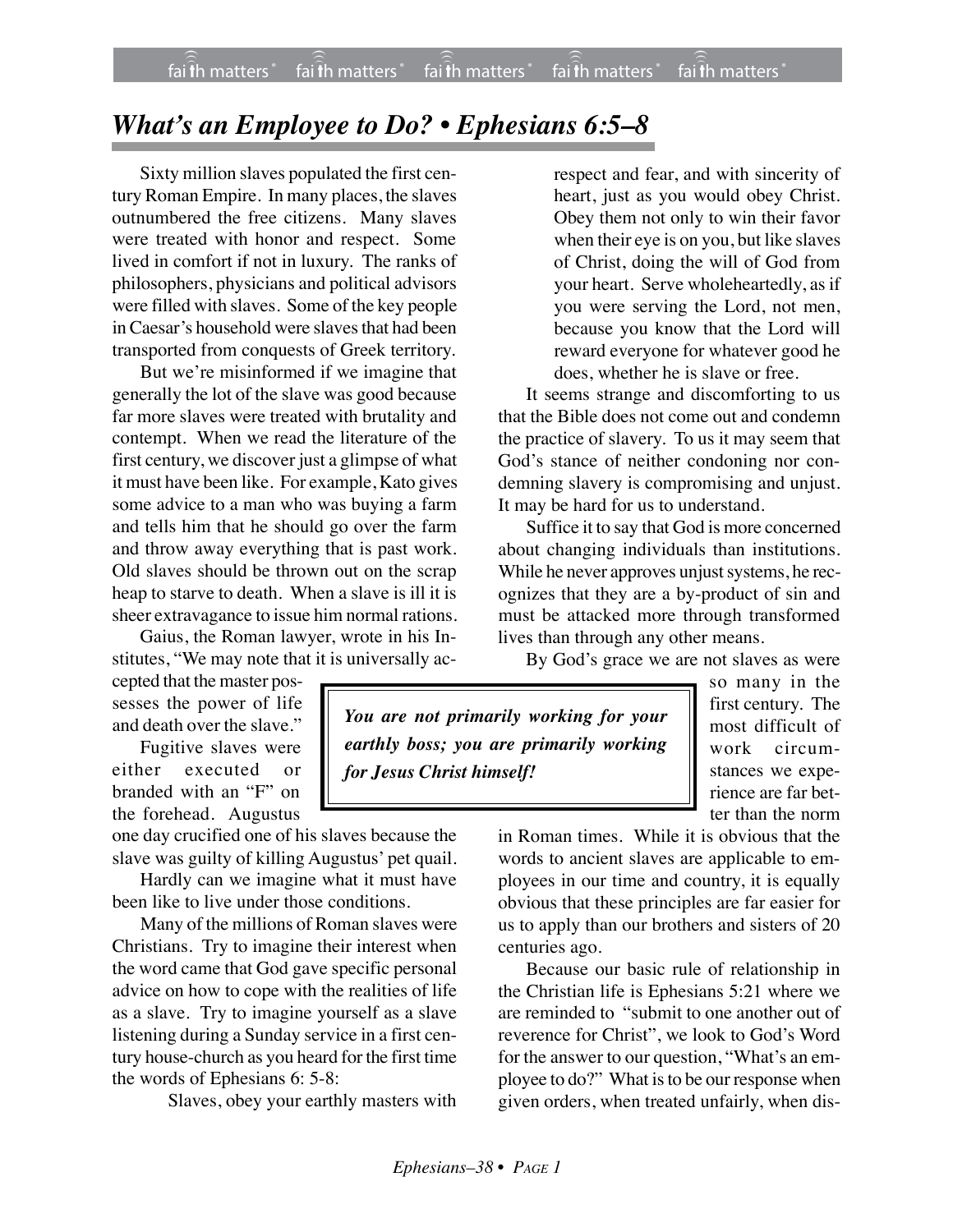couraged in our job?

Teacher, laborer, secretary, physician, salesperson, builder, executive, employees one and all — listen to God's message to us all: Christian workers, demonstrate your reverence for Jesus Christ through your obedience to your employer.

That is a big order! But God tells us how to fill this order through three practical principles.

The first of these principles is that you and I always view our work as being work for Jesus Christ. Verse 5 says, " . . . obey your earthly masters . . . as you would obey Christ." Verse 6 says, "Obey them . . . like slaves of Christ, doing the will of God from your heart." And verse 7 says, "Serve . . . as if you were serving the Lord, not men…."

Do you see what God is saying about your job? You are not primarily working for your earthly boss; you are primarily working for Jesus Christ himself!

Knowing, believing and practicing this principle will revolutionize your job. You are laying brick for Jesus. You are selling real estate for Jesus. You are driving a truck for Jesus. You are teaching school for Jesus. You are managing the company for Jesus. You do not work for Control Data, 3-M, Honeywell, Pillsbury, Cargill or the government - - - you work for Jesus Christ and HE has placed you in the job where you are!

Living this truth will change your attitude, improve the quality of your work, alter your testimony, release your frustration and give you a purpose on the job you never had before. If you don't like your job, if you have some gripes, if you want a raise, if you need some help then go talk to the top boss, Jesus Christ!

I'm just like you are. I need to remember this principle in my work. When there is too much to do, when people are unfair, when the ends don't meet, when the critics are talking — I need to remember that my work is not just a task to be done. My work is for Jesus Christ. And the exact same thing goes for you, no matter what your job may be!

But all of this presupposes that you belong to Jesus Christ. Do you? Have you accepted Jesus Christ as your redeemer from sin? Are you trusting in Jesus Christ alone to get you to heaven? Have you acknowledged him as the absolute Lord of your life?

If not, then first things first! You must first become a born-again Christian by trusting Jesus Christ as Savior and acknowledging him as Lord. That is basic to this life and to eternity. And it's something you can do right now through prayer. Just talk to God and tell him that you have sinned against God and that you claim God's forgiveness for those sins through Jesus' death for you on the cross of Calvary. Tell him that you accept Jesus as your Savior.

In addition to viewing our work as for Jesus Christ, it is important that we work well regardless of our circumstances. The slaves who first heard these words had it pretty tough. Maybe you do, too - - - unfair boss, poor working conditions, high pressures, ungodly co-workers, inadequate pay, unjust treatment. Knowing all of these things in advance, the God who dearly loves us says to work well in spite of circumstances.

"Slaves, obey your earthly masters with respect and fear." God is not making it easy! He calls on us to have such a deep concern that we do well that it appears to be almost outright anxiety. As Christian workers we are to be committed almost to a fault to please and obey our bosses. This is the kind of employee to whom the boss says, "Hey, take it easy. It's okay. I know you'll do your best. Don't worry about it!"

" . . .with sincerity of heart…." This means absolutely honest and conscientious. Everybody knows when someone is half-hearted in doing something; and everybody knows when a worker is wholehearted in doing something. What a marvelous testimony for Christ when an employee wholeheartedly works at doing even the things he would rather not do!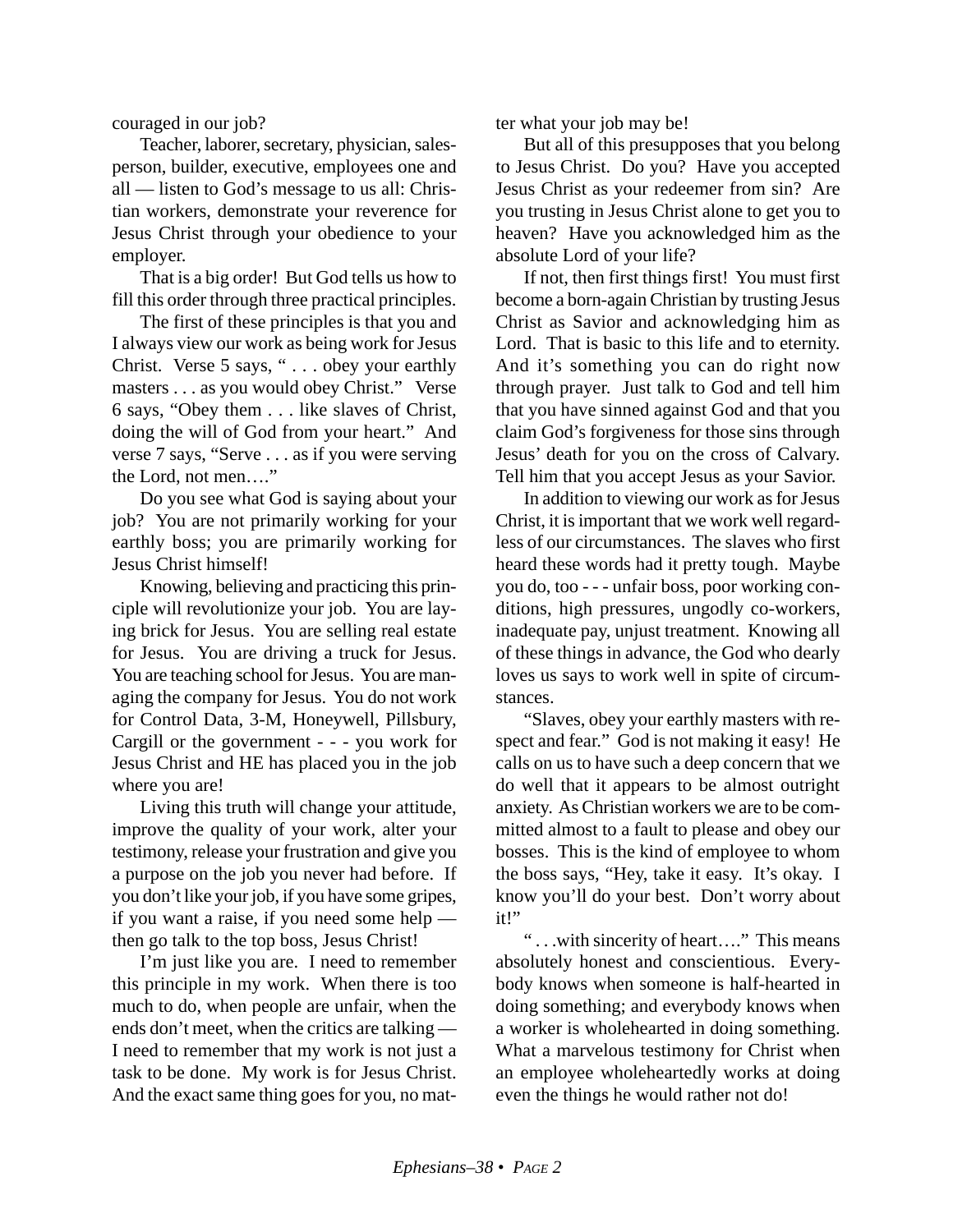Rudyard Kipling wrote: Creation's cry goes up on high From age to cheated age: 'Send us the men who do the work For which they draw the wage!' That is what every employer is looking for.

Hard work and honest work should be the mark

of every Christian employee! The Apostle Paul said that whoever doesn't work shouldn't eat. Work is to be the norm of the Christian life. God expects that we will keep working for Christ even when it is no longer necessary to work for financial reasons. We are not released from the bibli-

cal mandate to work 6 days out of 7 just because we have adequate investments, inherited money or have reached 65. Work is to be part of the fabric of the Christian life.

Set your mind and heart and hands to the job God has placed you in and conscientiously perform that job for the glory of God no matter what the circumstances and no matter what the job!

Paul goes on to tell us in verse 6 that this business of working well regardless of circumstance means that we are not to work for human inspection. "Obey them not only . . . when their eye is on you…."

Do you know employees who behave differently when the boss is around? Dress differently when the manager will be in the office? Quickly hang up from a personal phone call when the supervisor comes by? Work harder and do a better job when it's getting near time for an annual review? These are the types of things this verse is talking about.

William Barclay wrote, "Every single piece of work the Christian produces must be good enough to show God." Excellence! Excellence must be the invariable watchword of the Christian worker. After all, we are doing our work for Jesus Christ. How dare we do less than our best?

That means then, secretaries, you type every letter as if it were to bear the signature of Jesus Christ himself. That means schoolteachers, you teach every class as if God's Son were in your class every day. Salespersons, write

*Set your mind and heart and hands to the job God has placed you in and conscientiously perform that job for the glory of God no matter what the circumstances and no matter what the job!*

and negotiate every contract as if it were to be reviewed by the Lord and required his initials up in the corner. Professionals, treat every client or every patient as if God were watching. Laborers, produce every piece and perform ev-

ery service for God's eyes to see.

It is a sad commentary that our money-impressed society causes us to be more prone to judge people by their possessions than by the quality of their work. Christian employee, your workmanship is the tangible evidence of the kind of person and the kind of worker you are!

Verse 7 tells us that we are to be wholehearted in our service. The Christian employee is to have a good attitude and loyalty toward his job and his boss. This often may not be easy. We may need to ask God for grace. But it is not an option. God expects us to always work wholeheartedly.

"But, you don't know the people I work with!" "You don't know how I've been feeling lately!" "You don't know the way they've treated me!"

No, I don't know, but God does! And it is he who calls on you and me to "serve wholeheartedly, as if you were serving the Lord…."

The last principle is in verse 8. We are to remember where our real reward comes from. God will properly reward you for your work! Think about it. That is quite a promise! Some of the reward may come now. Most of the reward will come in and last for eternity. God is